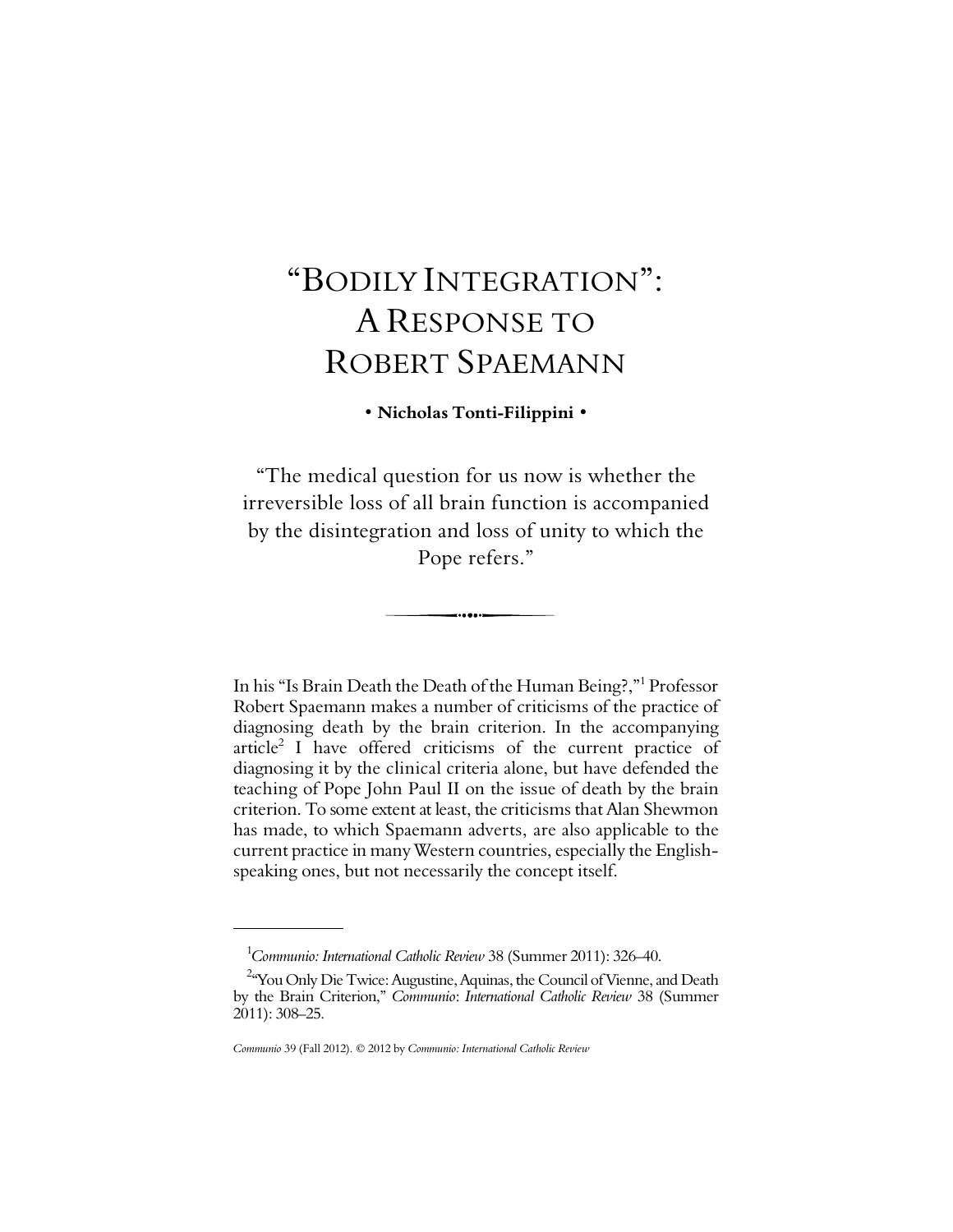#### 414 *Nicholas Tonti-Filippini*

This issue is confusing because there is some fluidity about the terms being used. I understand death by the brain criterion to mean complete and irreversible loss of all function of the brain. That is the way in which it is legally defined in most jurisdictions. I have argued that testing to ensure that there is no blood flow to the brain ensures that the loss of all brain function has occurred. It has not necessarily occurred if the clinical criteria alone are used. Several countries use the blood flow test as the standard, but most English-speaking countries rely on the clinical criteria alone in most instances.

Reliance on the clinical criteria alone allows the diagnosis of death on the basis of the absence of some brainstem reflexes, the history of the trauma, and the absence of circumstances that might mask the brainstem reflexes. In those circumstances the person might still retain some brain function. In fact, as I explained, many patients diagnosed by the brain criterion using the clinical criteria alone will retain some midbrain functions and the evidence for that is the absence of diabetes insipidus in those cases. There are some other brain mediated functions such as control of blood pressure, which may also be maintained in someone who has been diagnosed by the clinical criteria alone.

The practice of relying solely on the clinical criteria has led to some confusion about what death by the brain criterion means. If it means complete and irreversible loss of all function of the brain then clearly the clinical criteria are not sufficient to diagnose it.

Some of the concerns that Spaemann reports in relation to continued activity in someone diagnosed by the brain criterion may apply after diagnosis using the clinical criteria alone, but the teaching of John Paul II was based on loss of all brain function, and he was careful to spell out that he means "the complete and irreversible cessation of all brain activity (in the cerebrum, cerebellum and brain stem)". $^3$  That a patient with loss of all brain

 $3$ John Paul II, Address to the  $18<sup>th</sup>$  International Congress of the Transplantation Society (Rome, 29 April 2000), http://www.vatican.va/holy\_father/john\_paul\_ii/ speeches/2000/jul-sep/documents/hf\_jp-ii\_spe\_20000829\_transplants\_en.html.

*Communio* 39 (Fall 2012). © 2012 by *Communio: International Catholic Review*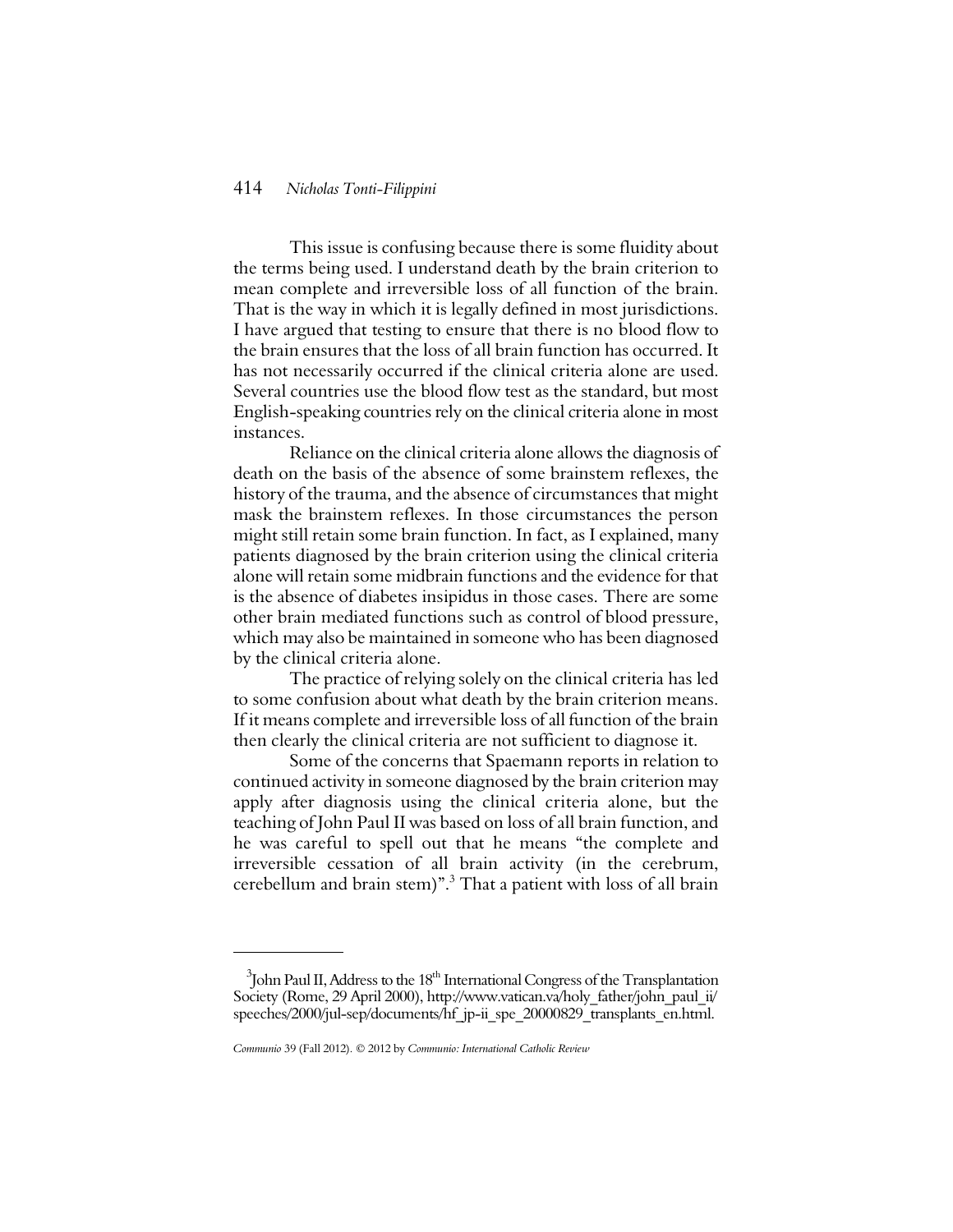function could reach out and touch the body of a nurse, as Spaemann reports, is simply not possible.

That said, Spaemann also takes up the arguments of Alan Shewmon on the matter of integration and whether the loss of all function of the brain is sufficient to establish loss of integration in the way in which John Paul II used the concept in supporting diagnosis of death by the brain criterion. I agree with the validity of Spaemann's argument that if John Paul II relied on a medical understanding that was mistaken then we would have grounds to question the teaching. However, this issue does need to be addressed, and as I have argued in my own article, it needs to be addressed on the basis of the doctrine about what death is.

Spaemann refers to Shewmon presenting his research results on integration after diagnosis by the brain criterion at a conference in Cuba and reports that there was surprisingly broad acceptance. Shewmon's research was also well received by the U.S. President's Council on Bioethics. In fact it was so well received that the Council dismissed the use of the concept of integration as the basis for diagnosis of death by the brain criterion. Instead, they adopted what they called a "mode of being" view which allows death to be diagnosed on the basis of irreversible loss of spontaneous breathing and irreversible loss of consciousness. The latter view is clearly subject to the criticisms that Spaemann has made of death by the brain criterion.

Most of the President's Council took the "mode of being" view, demonstrating that the majority thinking is far removed from the Church's thought, as represented by the teaching of John Paul II. The Council clearly lacks an ontological view of the human person and makes no apparent effort to relate its understanding of death to the religious view that death is the separation of the soul from the body.

The concern that I have expressed in my article is that the President's Council and Shewmon are not using the concept of integration in relation to the doctrine of the soul forming or informing the body. This doctrine was proclaimed at the Council of Vienne and many times since including in the second Vatican Council document *Gaudium et spes* and its wonderful analysis of the *imago dei*, and in the Congregation for the Doctrine of the Faith

*Communio* 39 (Fall 2012). © 2012 by *Communio: International Catholic Review*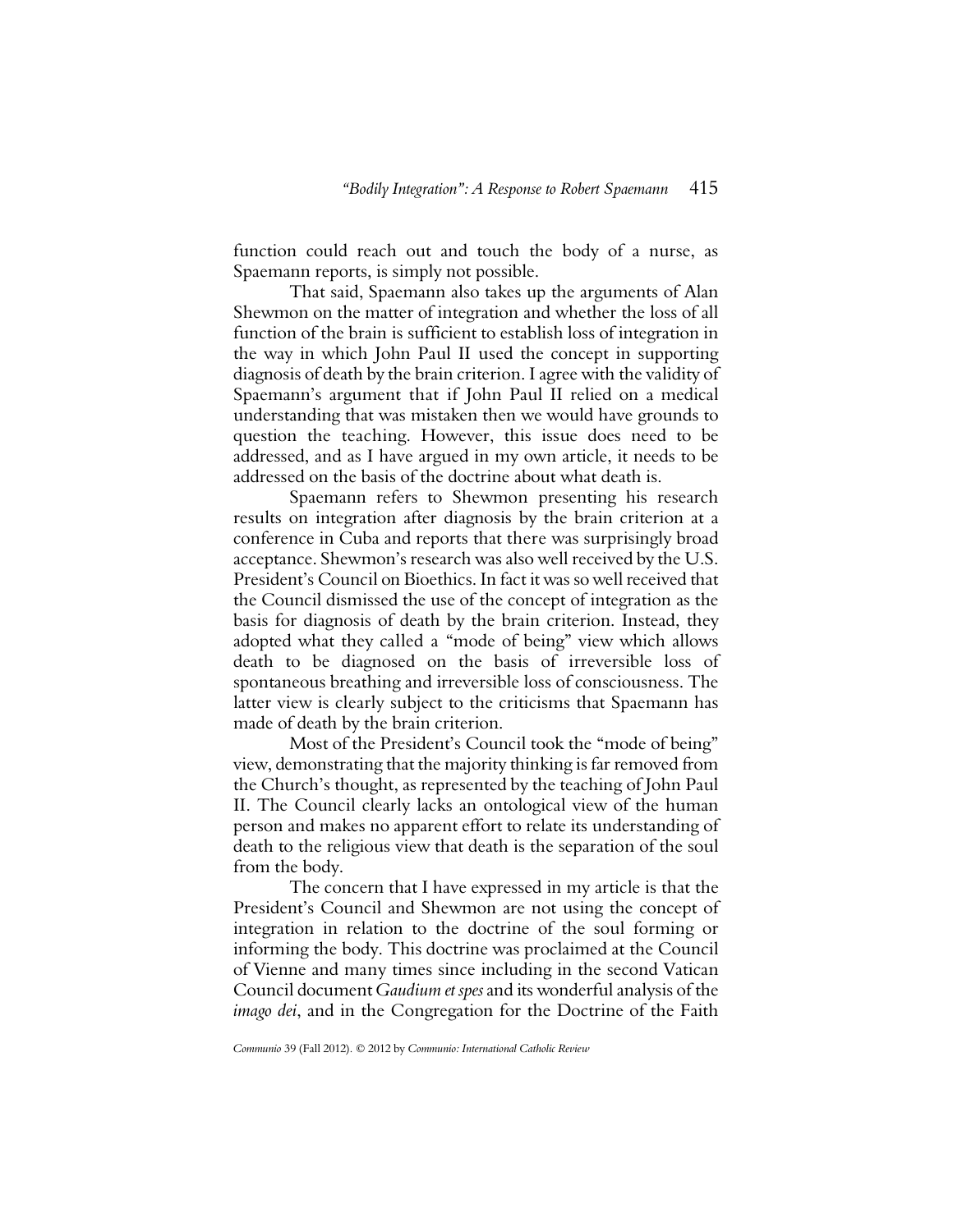document *Donum Vitae*. John Paul II explained death in the following way:

*The death of the person* is a single event, consisting in the total disintegration of that unitary and integrated whole that is the personal self. It results from the separation of the lifeprinciple (or soul) from the corporal reality of the person. The death of the person, understood in this primary sense, is an event which *no scientific technique or empirical method can identify directly*.<sup>4</sup>

This is entirely consistent with the doctrine proclaimed at Vienne. An important feature of this explanation is that death is a single event, and not, as some have argued, a process, although it may be the end of a process. The crucial phrase here is "the total disintegration of that unitary and integrated whole, that is the personal self." In connection with this, he goes on as follows:

It is a well-known fact that for some time certain scientific approaches to ascertaining death have shifted the emphasis from the traditional cardio-respiratory signs to the so-called *"neurological" criterion*. Specifically, this consists in establishing, according to clearly determined parameters commonly held by the international scientific community, the complete and irreversible cessation of all brain activity (in the cerebrum, cerebellum and brain stem). This is then considered the sign that the individual organism has lost its integrative capacity.<sup>5</sup>

Presumably it is the latter statement, which is a report of a commonly held medical view, that Spaemann would challenge, rather than the previous statement about what death is.

In Shewmon's research into death by the brain criterion, he has made claims about what he calls integrative functions persisting in persons diagnosed by the American standard, which like most

 $4$ Ibid., 4.

 $<sup>5</sup>$ Ibid., 5.</sup>

*Communio* 39 (Fall 2012). © 2012 by *Communio: International Catholic Review*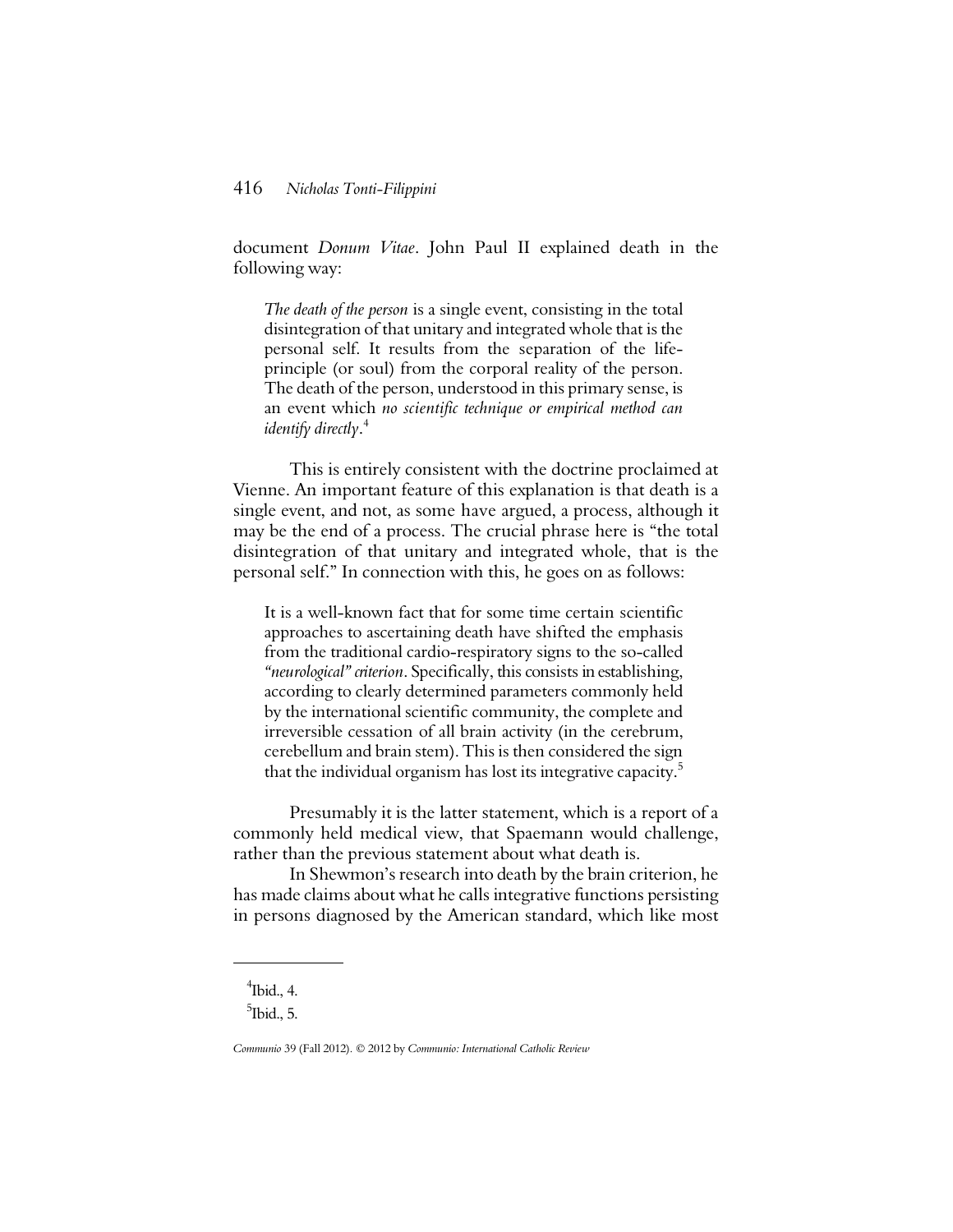English-speaking countries uses the clinical criteria rather than a test of blood flow to the brain to establish the diagnosis.

I have two objections to this. One is whether those functions that he found to have persisted would persist in a person diagnosed by a blood flow test. A second issue is whether something, such as wound healing, to which Shewmon refers as indicative of integration, is really indicative of integration in the way in which the term was used by John Paul II in connection with the phrase "the total disintegration of that unitary and integrated whole that is the personal self."

A problem which is not specific to death by the brain criterion is that there never is evidence of the separation of the soul. As the Pope expressed it, "The death of the person, understood in this primary sense, is an event which *no scientific technique or empirical method can identify directly*." Souls are not observable.

Instead, John Paul II referred to the human experience that shows that once death occurs, "*certain biological signs inevitably follow*, which medicine has learnt to recognize with increasing precision."<sup>6</sup> This is as true of diagnosing death by the loss of respiration or loss of circulation as it is of determining death by the commencement of corruption, as it was once determined. There have always been fears about being buried alive and they were especially strong during the 19th century when people could buy coffins that were fitted with spring-loaded lids and bells to be worked from inside. The medical question for us now is whether the irreversible loss of all brain function is accompanied by the disintegration and loss of unity to which the Pope refers.

As the Pope expressed it, "the 'criteria' for ascertaining death used by medicine today should not be understood as the technicalscientific determination of the *exact moment* of a person's death, but as a scientifically secure means of identifying *the biological signs that a person has indeed died*."<sup>7</sup>

The assumption in connecting disintegration and loss of unity with the separation of the soul is that the soul is responsible

 $6$ Ibid., 4.

 $7$ Ibid.

*Communio* 39 (Fall 2012). © 2012 by *Communio: International Catholic Review*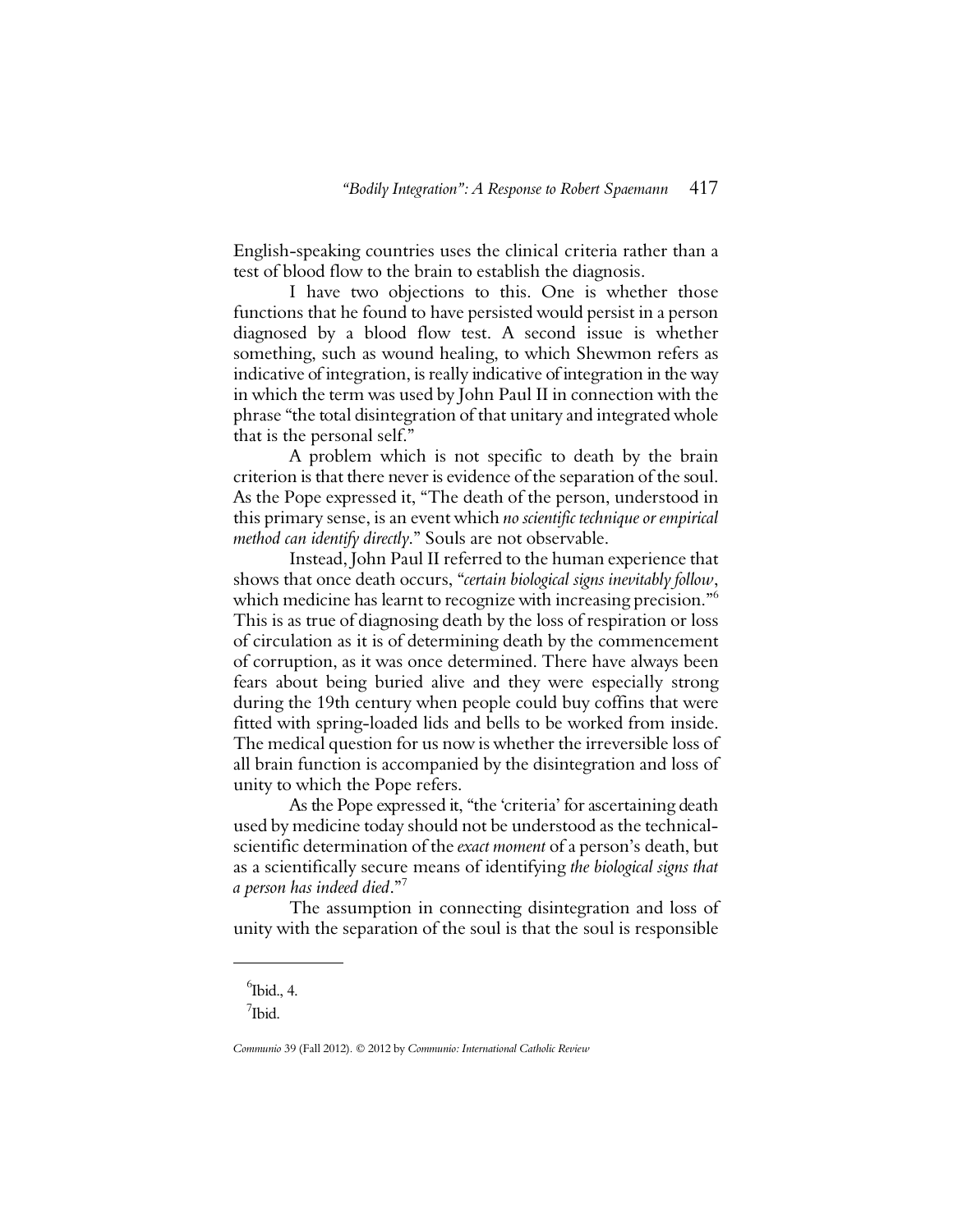## 418 *Nicholas Tonti-Filippini*

for integration and unity. Both integration and unity are essential aspects of our identity as an individual human being. A function such as wound healing indicates some communication between parts of the body responsible for that process. But communication between some parts of the body does not indicate an integrated unity. There are many functions that can occur in vitro. That there are functioning organs, or even some organs relating to or communicating with other organs, does not constitute an integrated unity of the whole body. Some communication between organs does not constitute the self.

The body has two communicative systems that bring about the integration of the different parts of the body—the neural system and the endocrine system. The capacity for all the parts of the body to be in communication with each other, through these two systems and thus integrated, is mediated by the brain. That is not to claim that the brain is the locus of all integration in the body, but rather that the brain is necessary for that integration because without the brain the integration that remains is only between parts of the body rather than the body as a whole. On this conventional medical understanding, the body ceases to function as a single system with communication between each of its parts when the brain ceases to function. What is left is a collection of parts between some of which there is some communication. That is not integration because it is not unity. The body is no longer a unity in any meaningful sense.

Surprisingly, when Shewmon claims that the "integrative unity of a complex organism is an inherently non-localizable, holistic feature involving the mutual interaction among all the parts,"<sup>8</sup> he is largely in agreement with the above concept of integration. However the fact that the integration is non-localizable does not mean that there cannot be a necessary condition for it to take place. Some brain function is physiologically necessary for the mutual interaction among all the parts because the neural and

<sup>8</sup>D. Alan Shewmon, "The Brain and Somatic Integration: Insights into the Standard Biological Rationale for Equating 'Brain Death' with Death," *Journal of Medicine and Philosophy* 26 (2001): 457–78.

*Communio* 39 (Fall 2012). © 2012 by *Communio: International Catholic Review*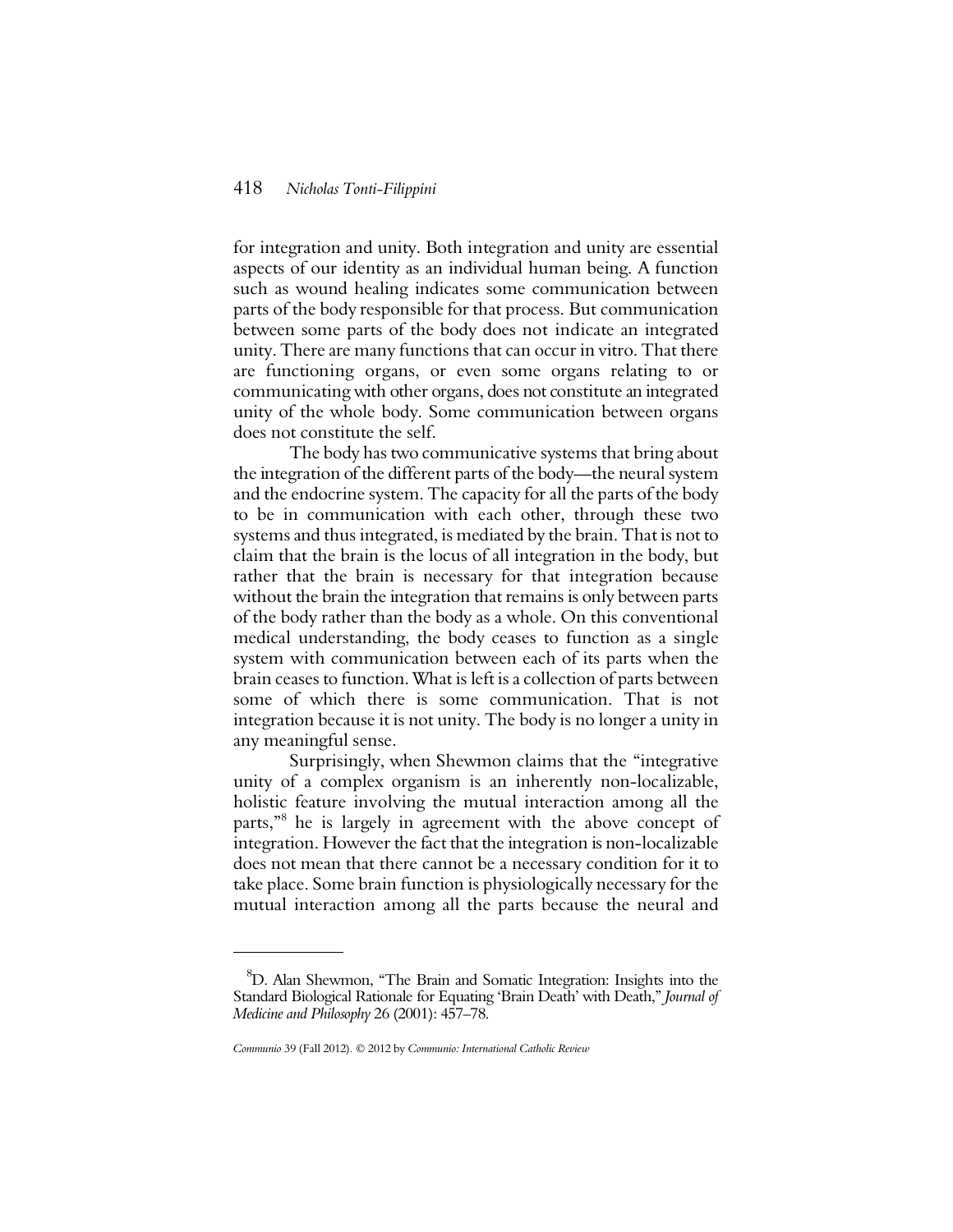endocrine systems are mediated by the brain. To say that the brain is necessary for that mutual interaction is not to say that that mutual interaction is wholly located in the brain, just that it is dependent upon some brain function. At the same time the existence of some integration between parts of the body does not indicate mutual interaction between all parts. Supporting death by the brain criterion does not mean equating personhood with the brain any more than supporting death by the loss of circulation is to claim that the person is reducible to their heart function. Both are associated with loss of integration and loss of unity in the body. Shewmon's claim would have it that integration between some of the parts is unity of the whole. That is just not true.

Diagnosis by the brain criterion is very challenging for people who encounter it for the first time in an intensive care unit. The patient has their breathing maintained by a ventilator and blood pressure maintained with pharmacological assistance, and for a time many of the other organs can function, including the heart and the kidneys, after the brain has ceased to function. Though it is not a stable state, the patient can look well and there can even be spinal reflexes that may cause a muscle response to stimuli in the limbs. In reality, what is left is a collection of parts, not the unity that is a human person.

Spaemann refers to the use of an anaesthetic during procedures to remove organs from someone who has been diagnosed dead by the brain criterion. That report is accurate and the reason for it is to prevent the reflexes referred to above. However a spinal reflex does not indicate mutual interaction of all the parts. It indicates only that some parts are still functioning.

In my hospital experience, diagnosis of death by the brain criterion remained an issue for some members of staff, including some nursing staff, who found it difficult to accept. Conscientious objection to participate in surgery to remove organs from someone diagnosed by the brain criterion was not uncommon.

This issue is very complex and because it involves the mystery of death, people can find it difficult to come to terms with it, just as it is difficult to come to terms with death generally. The difference here is that the observation of those factors that determine that a person has lost all brain function is reserved for the

*Communio* 39 (Fall 2012). © 2012 by *Communio: International Catholic Review*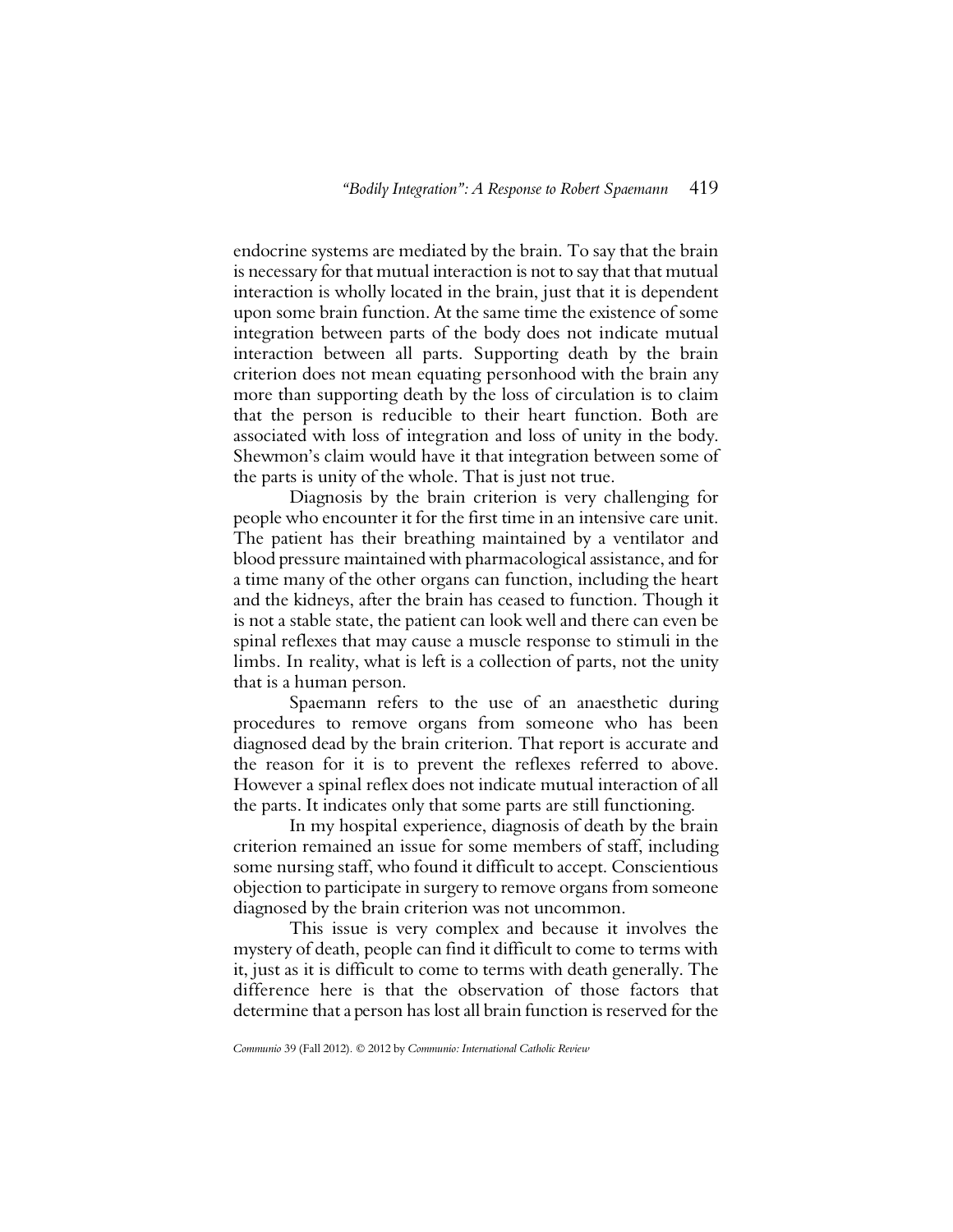## 420 *Nicholas Tonti-Filippini*

medical practitioners. Others rely on their judgement. We can all observe when circulation and respiration have stopped, though even then we seek medical confirmation because we may be mistaken. Death by the brain criterion is the same death, loss of integration and unity. It is just differently diagnosed and the method of diagnosis is more complex.

I am not convinced that the medical evidence on which John Paul II relied is mistaken. Rather, Shewmon has used a different concept of integration that is not inclusive of the unity of the body, as well as referring to a state determined by the clinical criteria which is not necessarily the complete and irreversible loss of all brain function.

Spaemann's position ultimately rests on Shewmon's account, and Shewmon's account fails because it does not address integration in the sense of unity that is implied by seeing its absence as confirmatory that the soul no longer forms or informs the body.

This issue would be much clearer and people would be much more able to accept death by the brain criterion if a test of blood flow to the brain were required to diagnose it. A strong advantage of performing such a test would be that, instead of relying on the doctors' judgement entirely, the patient's family could be shown the evidence of an X-ray or Doppler ultrasound image indicating that there was no blood flow to the brain. That is the practice in countries such as France, Spain, Japan and Singapore. It ought to be the universal practice.

A sad consequence of the position that Shewmon has taken is that the concept of disintegration of the body has been rejected by the U.S. President's Council as an explanation for death by the brain criterion. An even more liberal position has been adopted based on the "mode of being" view which requires the patient to be able to interact with the environment, such as by breathing or by being conscious. That is a truly dreadful outcome. In other words, the Council rejected the idea that death is disintegration and loss of unity. That is surely not the outcome that Shewmon wanted.

Perhaps the most important aspect of this discussion is to retain the teaching that death is the separation of the soul and that it results in disintegration and loss of unity. We may differ on the medical assessment of what empirically constitutes evidence for that

*Communio* 39 (Fall 2012). © 2012 by *Communio: International Catholic Review*